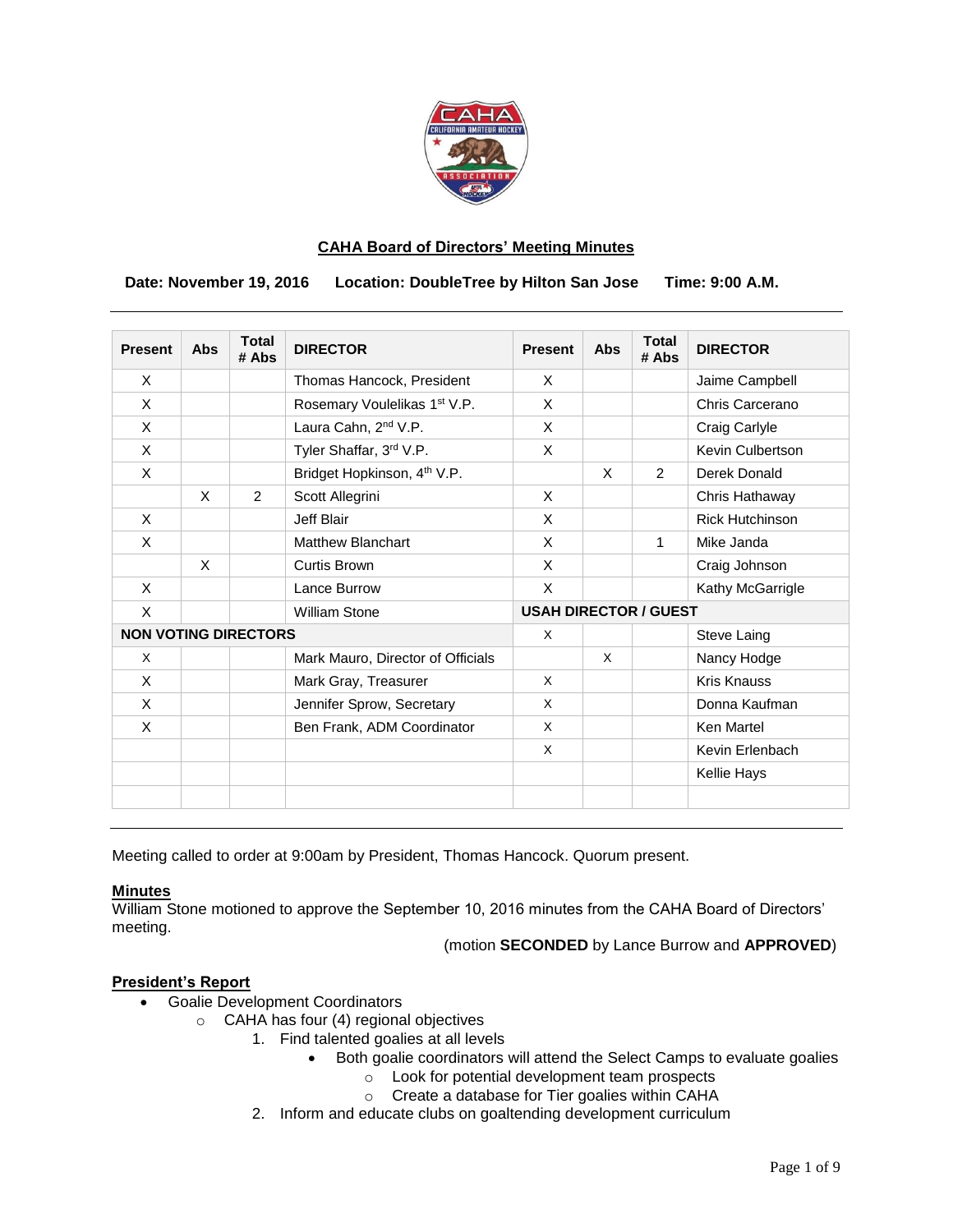- Teach the clubs to find and design programs with goalies in mind
- 3. Contact club goalie coaches
	- Provide support and resources for the goalie coaches in the region
	- Create a better goalie culture
- 4. Provide support and be a resource for NORCAL, SCAHA & CAHA and grassroots programs

Recourses are available on usahockeygoaltending.com

### **Financial Report**

Mark Gray distributed/emailed and reviewed a proposed 990 policy. The IRS believes it is best practice for the Board of Directors to review the 990 and approve it.

Mark Gray will distribute the 990 to the Finance Committee for review and approval. Two (2) weeks prior to the January 28<sup>th</sup>, 2017 meeting Mark will forward it to the Board of Directors for review. Final approval will take place at the January board meeting.

Rosemary Voulelikas motioned to approve the proposed 990 policy presented by Mark Gray (motion **SECONDED** by Kevin Culbertson and **ADOPTED**)

Mark Gray will provide Thomas Hancock a comprehensive list of cost codes for every budget item we have. Moving forward all reimbursements/compensation will have an actual cost code attributed to it or it will not be paid. All expenditures are to be submitted on the expense report reimbursement form; cost codes will be on the bottom of the form.

Mark Gray distributed and reviewed the September 30, 2016 Statement of Financial Position

Total assets \$556,600.90

Mark Gray distributed and reviewed the July-September 2016 Statement of Activity

- YTD Total Revenue \$79,413.42
- Total Expenditures \$32,132.75
- $\bullet$  Net Revenue \$47,280.67

Mark Gray distributed and reviewed the October 31, 2016 Statement of Financial Position

Total assets \$721,506.28

Mark Gray distributed and reviewed the October 2016 Statement of Activity

- YTD Total Revenue \$283,037.07
- Total Expenditures \$70,851.02
- Net Revenue \$212,186.05

Mark Gray distributed and reviewed the Fiscal Year 2017 Budget vs. Actuals

Expenditures are currently 10.48% of budget

Mark Gray (by recommendation of the Finance Committee) asked for the authority to start moving another \$50,000 over from the Wells Fargo savings account to the USA Hockey Foundation investment account. Suggested we do so incrementally over the next 6 months at the discretion of the Finance Committee and subject to USA Hockey restrictions.

Kevin Culbertson motioned to approve the recommendation to incrementally allocate an additional \$50,000 to the USA Hockey Foundation investment account.

(motion **SECONDED** by Chris Carcerano and **APPROVED**)

Mark Gray will change the description of 4875 to Tournament Host Application Fees.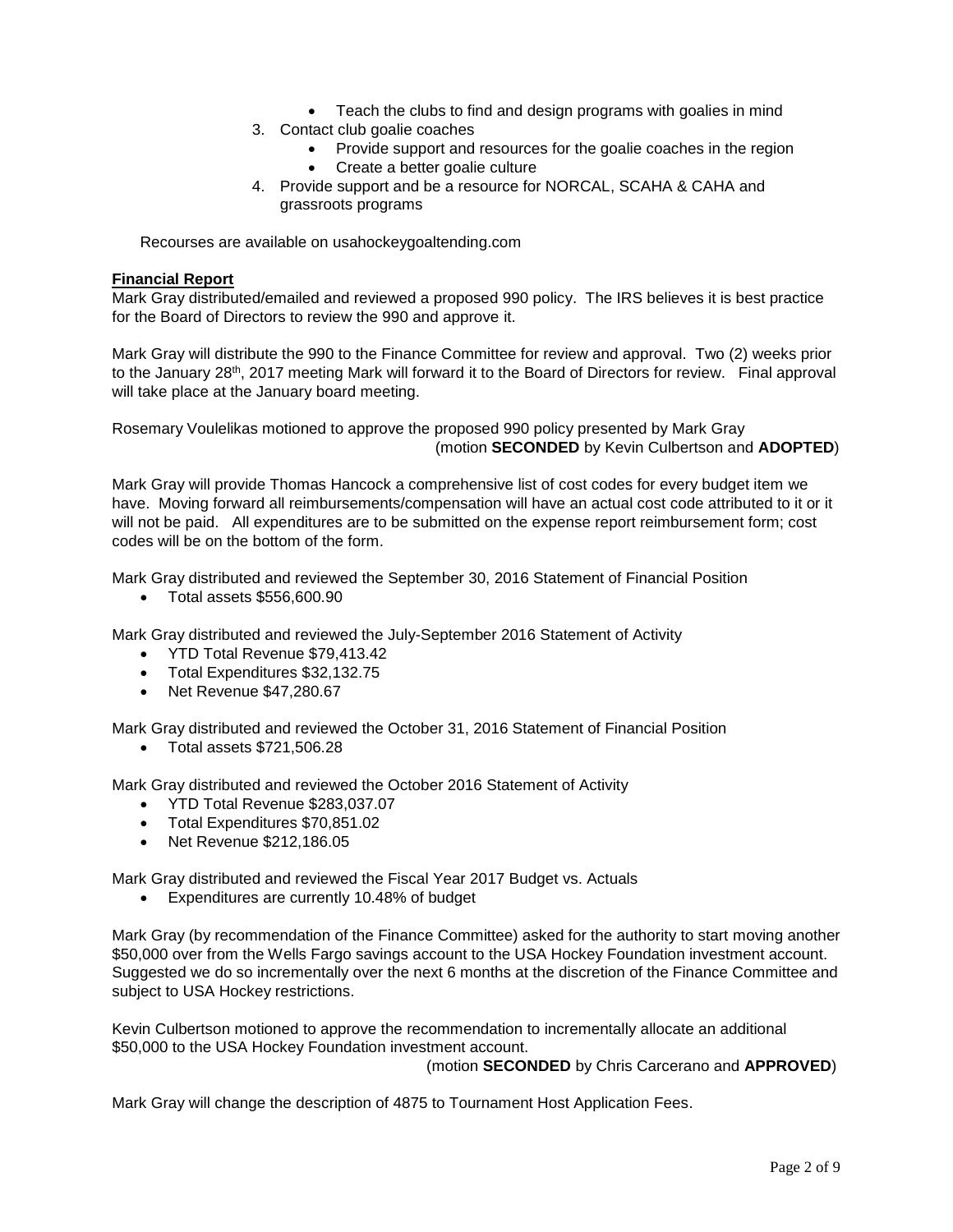Lance Burrow motioned to approve the financial reports with noted corrections.

### (motion **SECONDED** by Jeff Blair and **APPROVED**)

### **Member Services**

Jaime Campbell shared that we currently have 87 paying members in our membership.

- 51 Have paid as of 11/19/16: \$15,300
- All programs not paid have been given final notice (enforced deadline is 12/31)
- On track to exceed last season collections of \$16,250 which was an all-time high
- 2 more programs (net) over prior year this does not include all the HS teams, who are registered through their various leagues.
- 5 year growth: 19 new members since 2012.
- Collecting \$10k more per year than we were five years ago.
- No new members have inquired/applied for membership at this time.

# **Screening**

Jaime Campbell informed the board that we currently have 4,296 screened volunteers in CAHA.

- Less than one percent of our screened volunteers are ineligible.
	- o No pending screening hearing reviews.
	- $\circ$  Laura Cahn mentioned that there are discrepancies between the paper form and online. She will forward Jaime Campbell the discrepancies noted.
		- **Annual renewal fees are due September 30th.**

# **SafeSport**

Lance Burrow had the opportunity to speak with two (2) CEP classes and was pleased with the level of understanding attendees had with regard to SafeSport related to coaches.

• They are often confused about mandatory reporting and locker room monitors.

Lance Burrow will be attending the Winter Meeting in Orlando January 2017 on behalf of the SafeSport Committee.

Lance Burrow asked Chris Carcerano to identify a SafeSport Coordinator for SCAHA.

# **Officials**

Mark Mauro reported there are no incidents, just a few things that were handled administratively.

- Will begin contacting the three associations for their recommendations for a list of candidates for playoffs.
- Laura Cahn requested using higher end officials for playdowns/playoffs.

Thomas Hancock ask Mark Mauro to be more proactive in getting the officials to submit their required USA Hockey incident reports timely.

# **Dispute Resolutions & Penalty Review**

Rosemary Voulelikas reported that the disciplinary committee has been very, very busy. The two main types of match penalties they are seeing:

- Kicking
- Removing the helmet

Rosemary Voulelikas is getting beaten up by families when they ask for reports and the officials have not submitted them timely and/or accurately. The timely submittal of accurate incident reports is a requirement of the official's acceptance to work. Players are being sat and reviews are being delayed.

Another inconsistency has been occurring with the Anaheim High School Hockey League, not everything gets reported. Thankfully paper scoresheets are being used for the CAHA games, because everything gets written on those. The scorekeeper should add in the online notes section things like parent ejections, etc.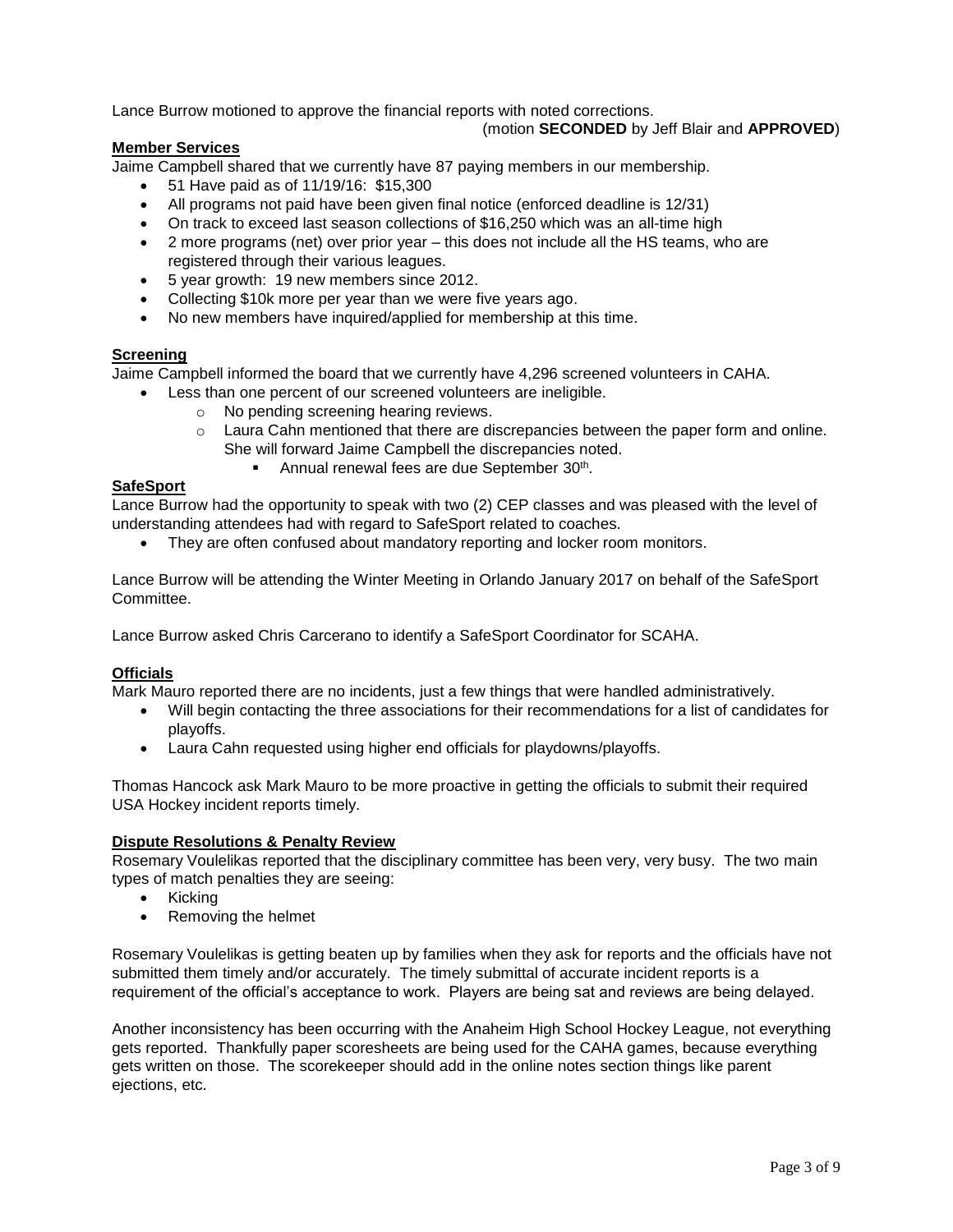By not receiving all the required information/reports Rosemary Voulelikas is not equipped with all the information she needs to have in order to do her job efficiently.

### **Director Disclosure Documents / Fiduciary Duties of Directors**

Lance Burrow asked all directors that were absent during the November 19<sup>th</sup>, 2016 meeting to send him an email, he will in turn reply with the disclosure documents they are required to sign.

### **Youth Council**

Laura Cahn provided the board with an update regarding the rules committee.

- We will go over rule committee recommendations in January 2017
- They have meet 3 times (25+hours total) and are not done
- Reviewed Tier II evaluations (Tier I completed) to improve the competitiveness.

Laura Cahn reminded everyone that we have a CAHA Tier Committee and perhaps we should task them with the Tier II evaluations. Thomas Hancock agreed that we will have the CAHA Tier Committee develop the parameters for assessment and evaluation of viable AA competition. Committee to report back at January 2017 meeting.

- Members include:
	- o Thomas Hancock Chair
	- o Rosemary Voulelikas
	- o Craig Johnson
	- o Tyler Shaffar or Curtis Brown
	- o Chris Hathaway
	- o Chris Carcerano
	- o William Stone

Laura Cahn stated that the Tier I applications were narrowed down and sent out. Applications are due January 15th, 2017. As of now, two (2) have been received. All applications will be reviewed and voted on at the January 2017 meeting.

Team Trophy Plates/ Individual Medals

- CAHA Logos were changed two weeks ago.
	- $\circ$  The company Laura was dealing with for individual medals became none responsive.
		- Laura was given permission to go with another vendor that is going to be able to get it done correctly and on time.
	- o Trophy Plate
		- $\blacksquare$  Tier We provide 1<sup>st</sup> place team trophy plates.
			- $A/B We$  provide 1<sup>st</sup> and 2<sup>nd</sup> place team trophy plates.
				- 1<sup>st</sup> place is gold
				- $\bullet$  $2<sup>nd</sup>$  place will either be silver or a smaller gold plate

### Kevin Culbertson Tier I / II Commissioner

 Kevin Culbertson is still having issues with electronic scoresheets. They create more issues than they are worth. They are never accurate, have wrong information, wrong coaches, wrong players, and are never signed.

Rosemary Voulelikas High School Commissioner

- Rosemary Voulelikas is still trying to get the 200% games scheduled
	- $\circ$  J Serra has a game scheduled in December that is a make-up due to loss of ice vs. Orange Lutheran
	- $\circ$  J Serra has never had a West Ranch home game scheduled. It is currently being worked on.
- Rosemary Voulelikas stated that managers are not posting electronic scoresheets timely.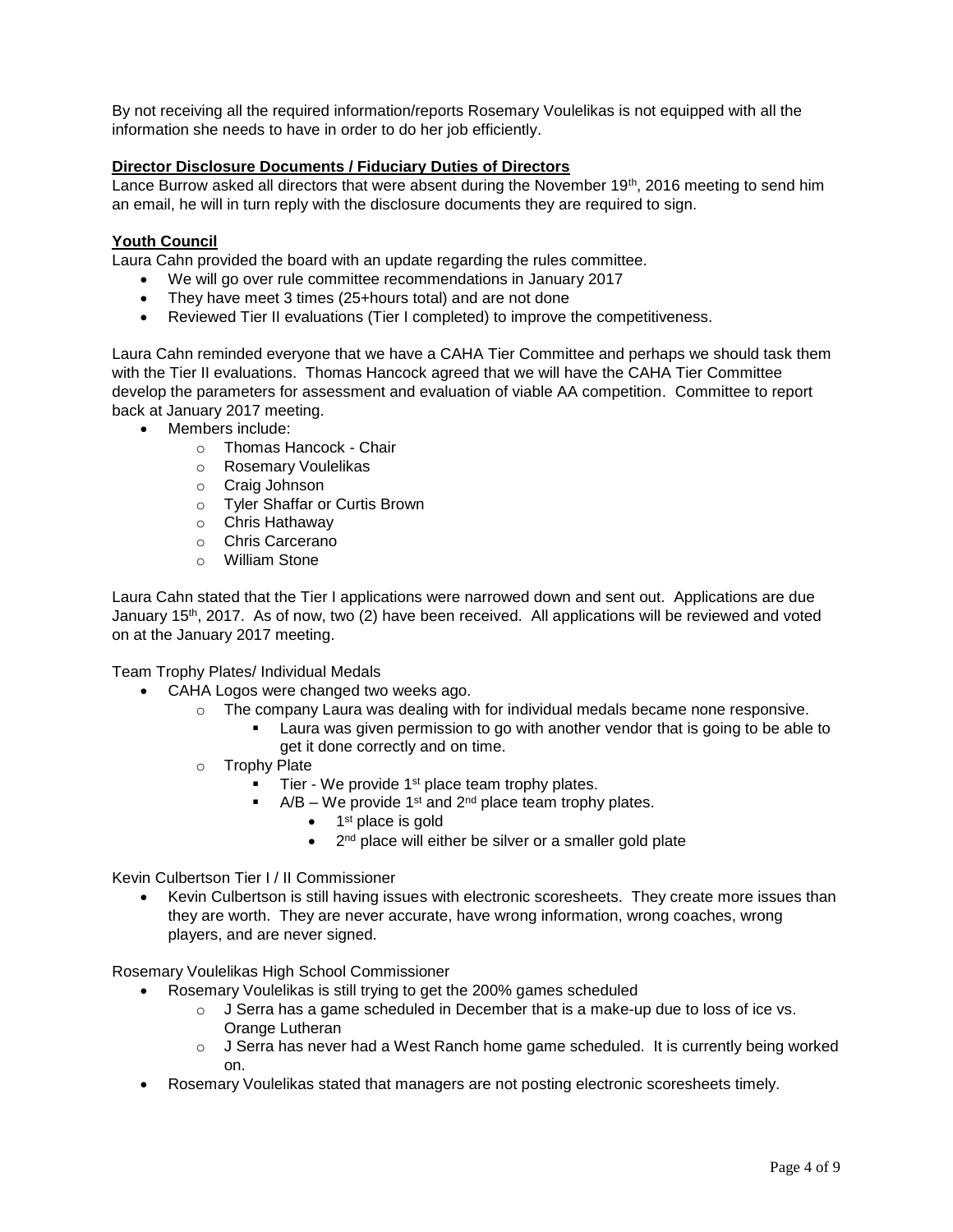Bridget Hopkinson Girls/Women's Commissioner

 Bridget Hopkinson shared we have drafted a Girls Tier I application similar to the boys Tier I application. Will change language of line 2 to coincide with USA Hockey wording.

Rosemary Voulelikas motioned to approve the Girls Tier I application with language change to line 2.

(motion SECONDED by Laura Cahn and **APPROVED**)

o Girls application will be added to the CAHA Website and emailed out to league presidents.

# **Pacific District / USA Hockey**

Donna Kaufman – USA Hockey Pacific District Director

- Donna Kaufman reviewed Tier I team limits / player number and Tier I Hockey for Girls and the impact it will have on California.
	- $\circ$  The numbers at the end of the 2015-2016 season will dictate the number of Tier I teams an affiliate can have for the 2017-2018 season.
		- Issues and impacts
			- Girls were impacted more
				- o California has a clear North/South regional issue
				- o Prep School interpretation issues regarding recruiting
				- o Age classification interpretation vs. birth year interpretation
				- $\circ$  Currently in negotiation is to grandfather in any Tier I team that is in existence in 2016-2017 season. The grandfather would stay at the level and does not move on with the team.
					- 14U 2 existing teams Lady Ducks & San Jose **Sharks**
					- $16U 1$  existing team
					- $19U 1$  existing team
- Kathy McGarrigle added that the need for California to have regional consideration is very strong for our state based on its size.
- Steve Laing commented that this will be a major topic of discussion in Orlando at the Winter Meeting in January 2017. As well, the method in which teams are determined.

Ben Frank – CAHA ADM Coordinator

- Ben Frank shared information regarding the Quick Change Goalie Sets. Every club wanted a set.
	- o Total Hockey (Pure Hockey) took their first order in July and are not taking their second order until the second week in December. December orders will not arrive until spring.
	- $\circ$  Orders will be submitted separately and shipped individually to each club.
- Through email, Ben Frank offered his assistance in coordinating visits or information from the ADM program to each club. Ken Martel tries to visit each club that asks him.
- Ben Frank is working with Kevin McLaughlin on hosting an event similar to the North American Rink Conference (NARC) Coaching Director Program in California.
	- o USA Hockey supports and sends coaches to NARCE.
		- **Offers a full overview of the ADM program.**

Ken Martel – USA Hockey Director ADM

 Ken Martel has had great response with interest from numerous clubs requesting his assistance to work with coaches and talk with parents in Northern California, only three clubs from Southern California.

Kevin Erlenbach – USA Hockey Member Development Director - Club Excellence

- PowerPoint presentation sent out to board members.
	- $\circ$  California is the fastest growing affiliate Top 6
	- o National Try Hockey For Free Day
	- o Club Excellence
		- Building a road map on being an effective volunteer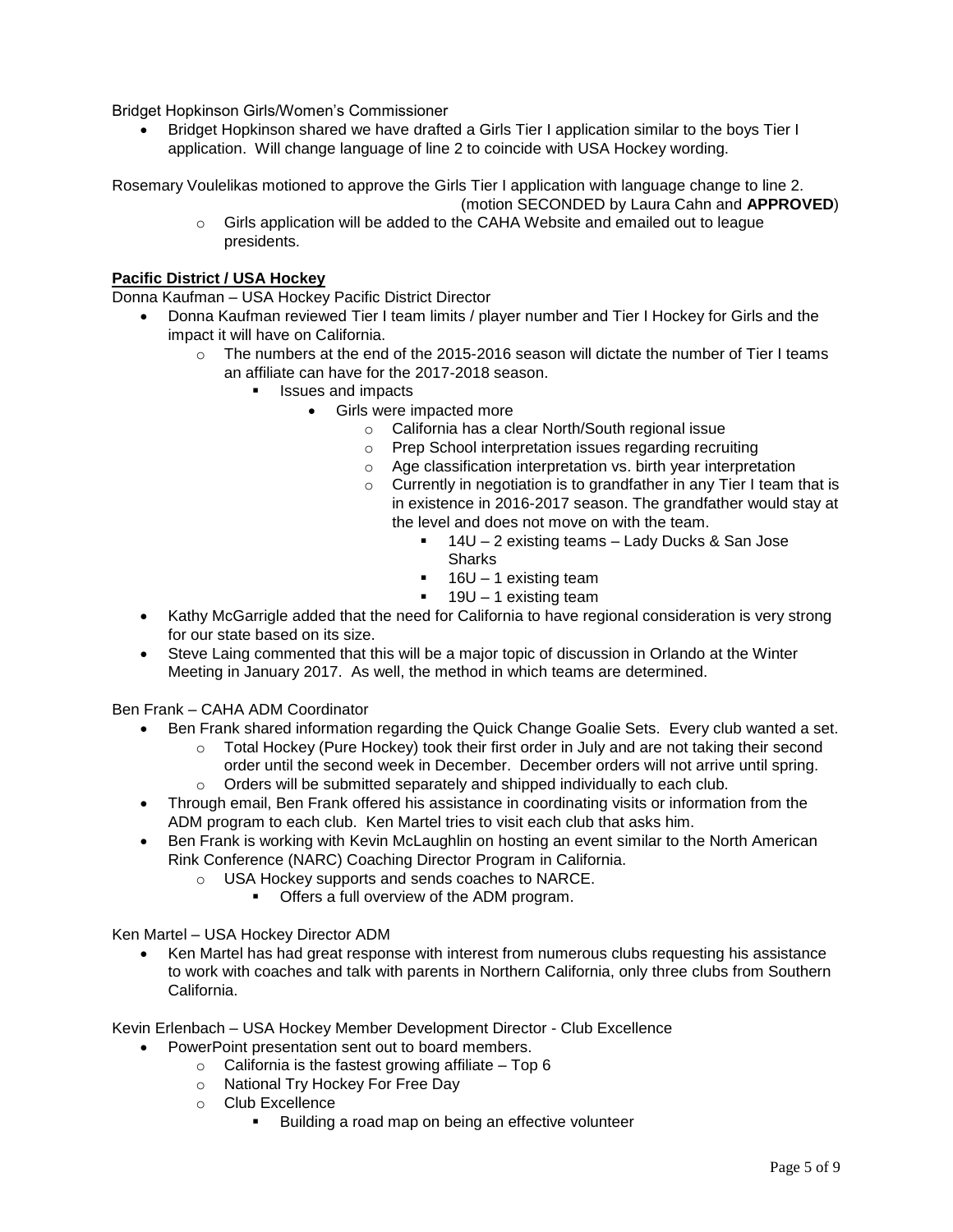- Average for keeping a volunteer is 5 years
- Areas of Focus
	- Administration
	- Hockey Development
	- Parent/Volunteer Development
- Association Presidents or Vice Presidents can request access to the portal at www.usahockey.com/clubexcellence
- 9 out of 52 associations in California are currently using Club Excellence
- A California specific demo account will be available before our next meeting

Kris Knauss – USA Hockey Pacific District Director

- Kris Knauss discussed player development and the boys past performance at national camps.
	- o Player Grades
		- A players are the strongest players competitive in international competition
		- B players are solid players at national camps
		- C players
	- $\circ$  We are seeing more players in the A & B player grade levels
	- $\circ$  2001's is one of the stronger birth years particularly out of California that we have seen in a while.
	- o USA Hockey Player Development Committee
		- Phil Osaer, USA Hockey ADM Goaltending Manager
			- Discussion regarding Warren Strelow National Goaltending Mentor Program which is limited to the top 50 goaltenders in the country. It was started to institute a consistent nationwide goaltending program to recruit, develop and produce elite goaltenders.
		- A challenge for the Pacific District is with California being a fast growing district and Kris Knauss is only allotted to send 1 goaltender from the 16 birth year and the 17 birth year to the national camp from the district camp.
	- o Development Camps
		- There has been success with the multi district camp in Colorado Springs
			- 6 day camp
			- National camp experience
			- Focus on off ice component warm up & cool down
		- San Jose Tryout Camp
	- Definitely more of a tryout camp and will continue to be a tryout camp  $\circ$  California receives a significantly larger amount than other affiliates in the district to advance to the district camp from the affiliate. This year ranges from 32-35 players from California to go to the district camp.
		- 80 spots are kept per age level.
		- This year more at large requests have been received from California players that are not playing in California.
	- $\circ$  The goal is to get the best players in the district to the national camps.

Kellie Hays – USA Hockey Pacific District Disabled Hockey Representative

- Kellie Hays' role is to go to the different affiliates and promote disabled hockey.
	- o 5 disciplines of disabled hockey at USA Hockey
		- Sled Hockey
		- Special Hockey
		- Deaf & Hard of Hearing Hockey
		- Standing/Amputee Hockey
		- Warrior Hockey
		- o Disabled Festival in San Jose April 9-10, 2017
			- 60-70 teams expected to participate
				- Sled National Championships
				- Blind hockey exhibition played with a disc with ball bearings inside of it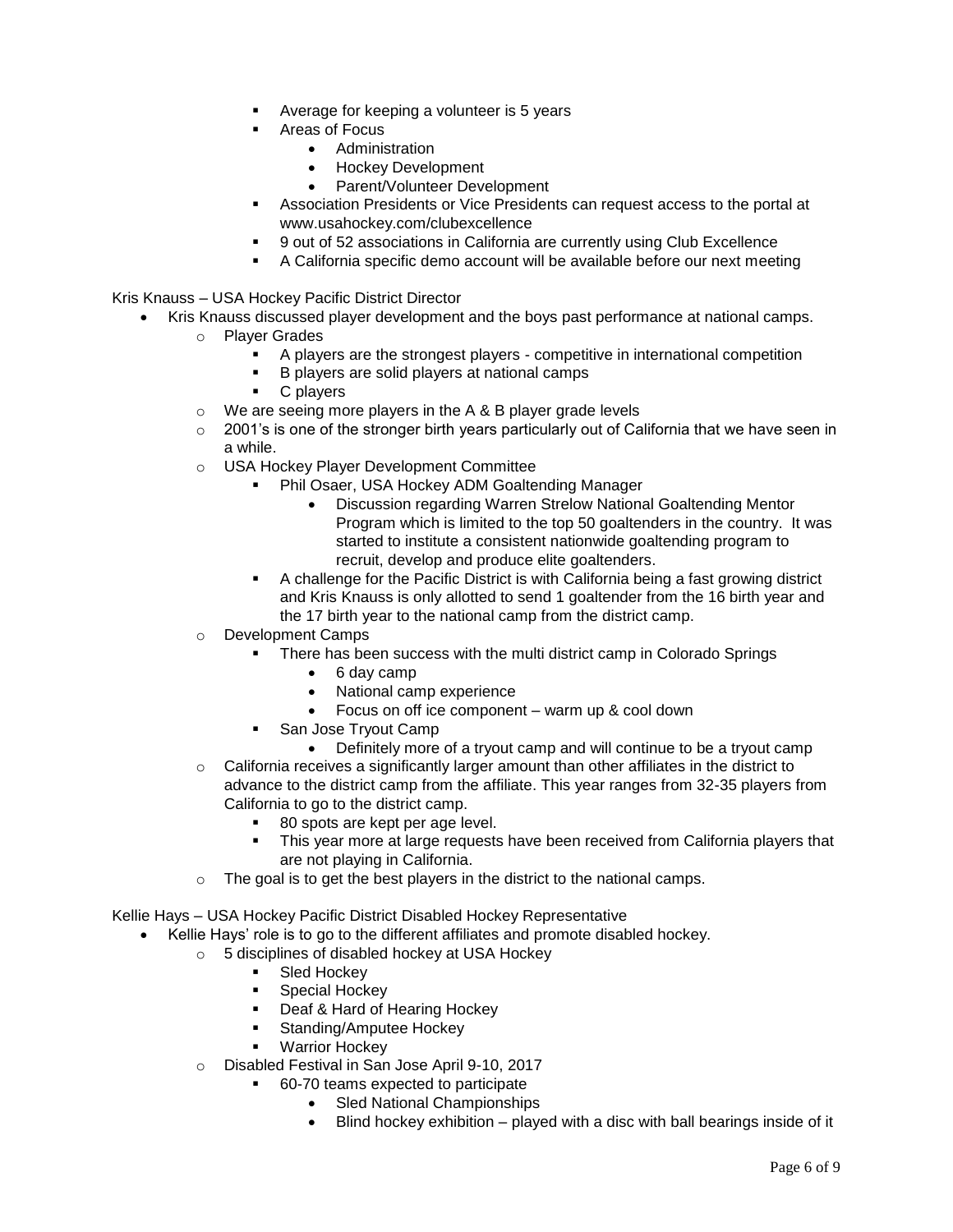- o Grants
	- Sled Grants
	- Special Grow Grants
	- District Grants Robert Freeland Grant
- o Clinics
	- Have recently been held in Southern California & Tahoe
		- If interested in holding a clinic, contact Kellie Hays at USA Hockey, they will book them to come out, cover expenses, marketing, hold the clinic and Mobility Sports will send up to 25 loaner sleds.
- o In California there are 3 Sled Hockey teams and 6 Special teams.
- o Festival Registration
	- Before 12/31 \$350
	- After 12/31 \$500
		- Kellie ask CAHA to consider covering the registration cost for the teams to attend the April Festival.

Laura Cahn motioned to approve sending all 8 teams to the April festival with registration by 12/31/16. (motion SECONDED by Kevin Culbertson and **APPROVED**)

Steve Laing – Pacific District Director

- Steve Laing discussed that this is a rule change year. There were 193 proposed rule changes submitted. The rules committee will review them, eliminate duplicates and produce a summary for review.
	- o USOC Center for SafeSport will become operational in January 2017.
	- $\circ$  In the November issue of the USA Hockey magazine there is an advertisement for a camera that attaches to helmets. This camera is not legal within USA Hockey sanctioned events. Which includes games and practices. It falls under the USA Hockey playing rules of modifying the helmet. It is not an approved device and cannot be worn.
	- o 2018 National Events
		- High School 3/22-25/18 Plymouth, Minnesota
		- Youth Nationals 4/5-9/18
			- Tier I 14U Charlotte, North Carolina
			- Tier I 15U Plymouth, Michigan (date needs to be confirmed)
			- Tier I 16U-18U West Chester, Pennsylvania
			- Tier II 14U Amherst, New York
			- Tier II 16U Wayne, New Jersey
			- Tier II 18U Green Bay, Wisconsin
			- Girls Tier I & Tier II Marlboro, Massachusetts
			- Women's A, B & C 4/5-8/18 Bedford, Massachusetts
			- Sled Festival TBA

Donna Kaufman – USA Hockey Pacific District Director

- Donna Kaufman added that the new National Tournament Guidebook is now online
	- o Major highlighted changes
		- High School billeted player; now states youth Tier I & Tier II and any Junior team
		- Tier I 16 teams, 12 from Districts, 4 at large
		- Hotel Policy now states that all team members and staff are required to stay in host hotels. Even if you are a local team, if you choose to stay at a hotel, you must stay in a host hotel.
		- **Mandatory team picture**
		- Coaches are required to bring their ID's
		- Tier I 18U's (only) will now be playing 20 minute periods with ices cuts in between each period. Overtime will also be 20 minutes.
		- Tier I will no longer have quarter finals.
		- Tie breaker rule change added most periods won.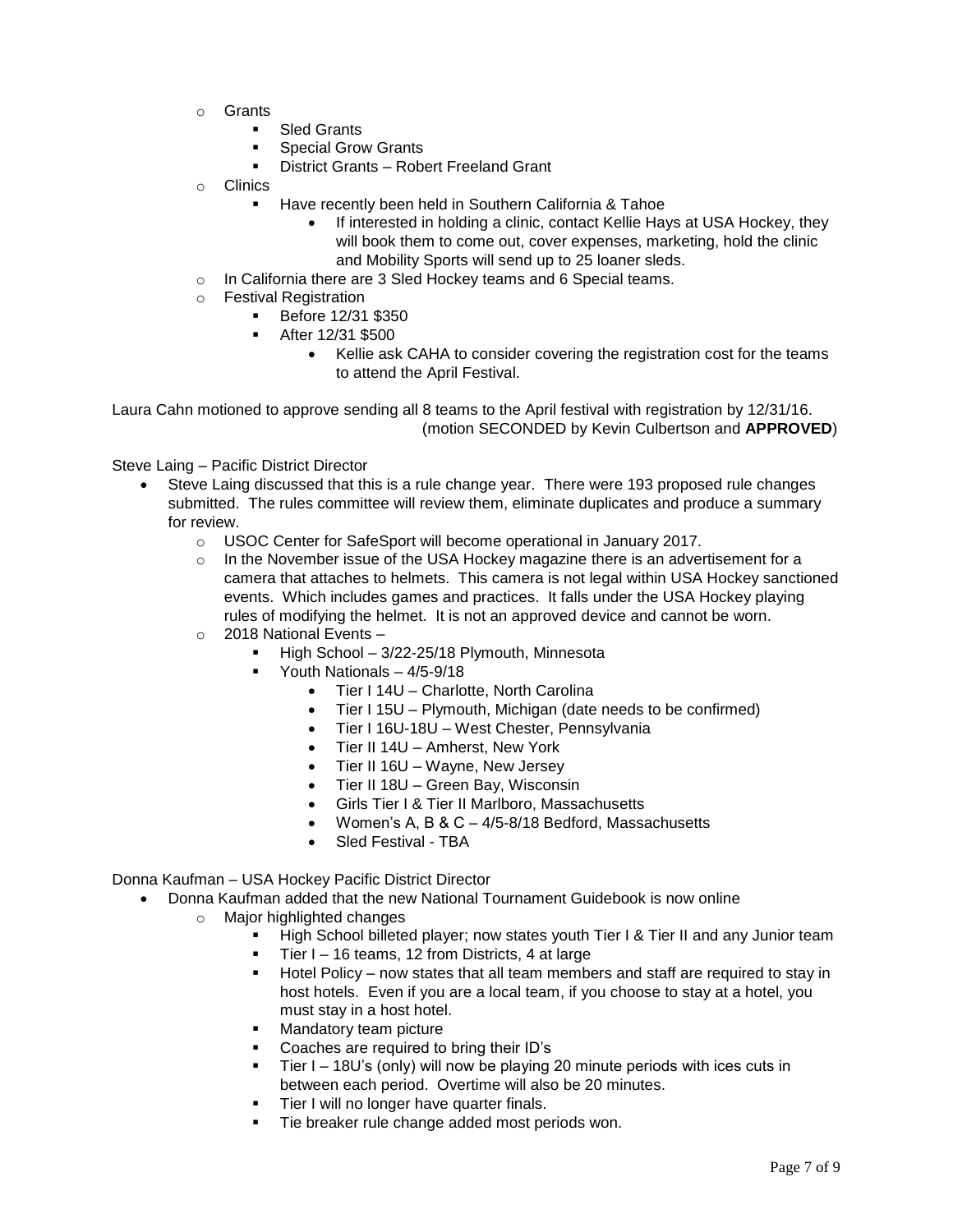- o District Level 4 Directors
	- Kris Knauss CAHA Will assist with disciplinary issues, hearings and appeals
	- **Steve Lainge PNAHA**
	- Donna Kaufman Alaska
	- John Gustafson Nevada and Oregon
- o Women's Tournament 7 games
	- February 24-26 in Santa Barbara
		- 2 Teams on the B level waiting to see if they get an automatic berth in
		- 4 Teams on the Senior C level
- $\circ$  All Girls Tier I & 2 Donna Kaufman and Steve Laing will be the Tournament Directors
	- March 1-5 in Anaheim, California
		- Tier I
			- $\circ$  2 teams at 14U Sharks and Ducks Best of 3
			- o 2 teams at 16U CAHA/Ducks and PNAHA Seattle Lady Admirals – Best of 3
			- $\circ$  1 team at 19U California Wave Directly to Nationals
		- Tier II
			- o 7 teams at 14U 3 Alaska, 2 California, 2 Washington **15 game tournament**
			- o 5 teams at 16U 3 Alaska, 2 California
			- o 4 teams at 19U 1 Alaska, 2 California, 1 Washington
- o Youth Tier I
	- **March 8-12 in Anchorage, Alaska** 
		- 4 teams at 14U 1 Alaska, 3 California
		- 4 teams at 18U 1 Alaska, 3 California
	- March 8-12 in Las Vegas, Nevada
		- 4 teams at 15U 1 Alaska, 3 California
		- 6 teams at 16U 2 Alaska, 1 Nevada, 1PNAHA, 2 California
			- o If the PNAHA team does not materialize by Dec. 1, the deadline for declarations for Tier I, then California will send 3 teams.

### **Concussions**

Steve Laing spoke about USA Hockey being on board with concussion education and awareness programs. Jim Smith (President of USA Hockey) sent a letter with an emphasis mostly on safety in the sport. Including Heads Up Hockey, concussions, SafeSport, screening and rules on how we can make the game safer.

- o Reducing head contact and high hits
- o Better awareness
- o Early recognition and appropriate responses
- o Reducing risks
- o Baseline testing
- $\circ$  Education use Club Excellence as a means to get the message out
- o Prevention
- CAHA has pioneered the concussion program and now other affiliates are looking at it. USA Hockey is also looking at and will likely mirror what CAHA has done. Great job CAHA Concussion Committee.

Jaime Campbell shared information on the "Team Up Speak Up" Concussion Awareness Day We participated in TeamUp SpeakUp Day at the request of USA Hockey on 9/13/16, in partnership with the Concussion Legacy Foundation.

> $\circ$  The basics of the message: For players to understand when a teammate might be compromised and not be afraid to speak up and alert the coach. Sending the message this way, FROM THE COACH, assures the players that it is OK to report because they